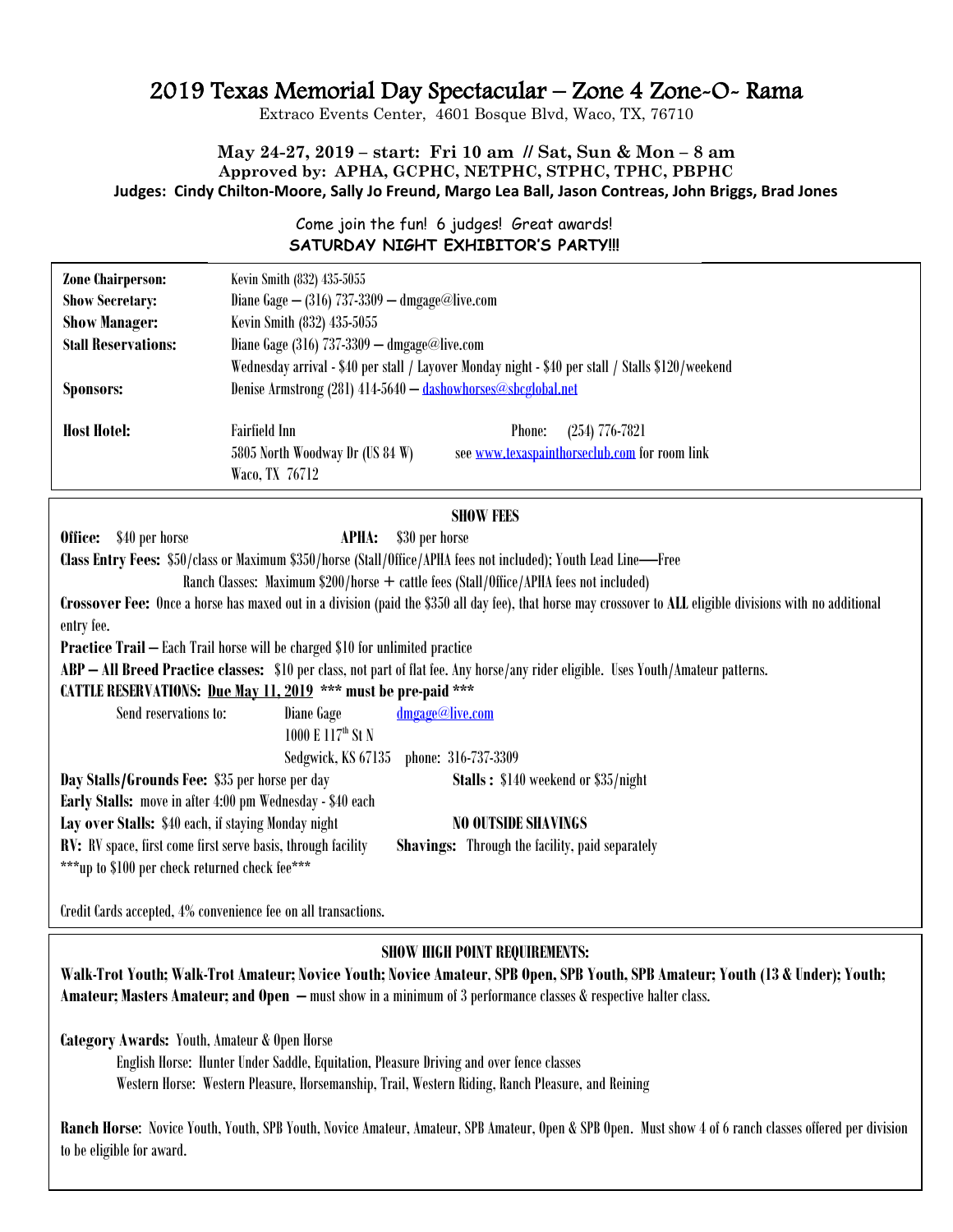- 
- 2 SPB Ranch Cow Work 39 Ranch Trail 77 AM WT HUS
- 3 Amateur Ranch Cow Work 40 Ranch Pleasure 78 Am WT Equitation
- 4 SPB Am Ranch Cow Work 41 SPB Ranch Trail 79 Green HUS
- 7 Nov. Am Ranch Cow Work 44 Y Ranch Riding 82 Y HUS 13 & under
- 8 Youth Ranch Cow Work 45 SPB Yth R. Riding 83 Y Hunter U Saddle
- 9 SPB Yth Ranch Cow Work 46 Nov Am Ranch Riding 84 Junior HUS
- 10 Nov. Yth Ranch Cow Work 47 Am Ranch Riding 85 SPB Youth HUS
- 11 Nov. Youth R. Reining 48 Ranch Riding 86 Am Hunter U Saddle
- 12 Y Ranch Reining **49 SPB Am Ranch Riding 61 Am And Act 2018** 187 Masters AM HUS 45+
- 13 SPB Yth R. Reining 50 SPB Ranch Riding 88 SPB Am Hunt U Saddle
- 
- 15 Am Ranch Reining 52 Nov. Am Ranch Rail Pl 90 Nov Youth Equitation
- 16 Ranch Reining 53 Youth Ranch Rail Pl 91 Nov Am Equitation
- 
- 18 SPB Ranch Reining 55 Amateur R. Rail Pleasure 93 Youth Equitation
- 
- 
- 21 SPB Yth Reining 58 SPB Ranch Rail Pleasure 96 Masters Eq. 45+
- 
- 23 Am Reining **59 Youth Hunter Hack** 98 SPB Hunt U Saddle
- 24 SPB Am Reining 60 SPB Yth H, Hack 99 Y. WT Trail
- 25 Reining all age 61 Amateur Hunter Hack 100 SPB Y WT Trail

# 26 SPB Reining 62 SPB Am Hunt Hack 101 Amateur WT Trail

# **\*\*Ranch Trail & Pleasure back to**

### **~Horse never leaves the arena~** 64 SPB Hunter Hack 103 Senior Trail

- 27 Nov. Youth Ranch Trail 65 Am Pleasure Driving 104 Green Trail
- 28 Nov. Youth Ranch Pl 66 SPB Am Pl Driving 105 Nov Youth Trail
- 29 Youth Ranch Trail 67 Pleasure Driving 106 Nov Am Trail
- 30 Youth Ranch Pleasure 68 SPB Pls Driving 107 Junior Trail
- 31 SPB Youth Ranch Trail 69 Y Walk Trot Eq 108 SPB Youth Trail
- 32 SPB Youth Ranch Pleasure 70 Y Walk Trot HUS 109 SPB Amateur Trail
- 33 Nov. Am Ranch Trail 71 SPB Y WT Eq 110 SPB Trail
- 34 Nov. Am Ranch Pleasure 72 SPB Y WT HUS 111 Youth Trail 13 & under
- 
- 36 Am Ranch Pleasure 74 Senior HUS 113 Amateur Trail
- 

- 1 Ranch Cow Work 38 SPB Am Ranch Pleasure 76 SPB AM WT HUS
	-
	-
	-
	- 42 SPB Ranch Pleasure 80 Nov Y HUS
	- 43 Nov. Youth R. Riding 81 Nov Am HUS
	-
	-
	-
	-
	-
	-
	-
	-
	-
	-
	-
	-
	-
	-
	-
	-
	-
	-
	-

## **back\*\*** 63 Hunter Hack 102 SPB Am WT Trail

- 
- 
- 
- 
- 
- 
- 
- 
- 

## 35 Am Ranch Trail 73 **ABP HUS\*\*Judged, non-APHA** 112 Youth Trail

- 
- 37 SPB Am Ranch Trail 75 SPB Am WT Equitation

## **Friday, 9 am Friday, cont'd Saturday, cont'd**

- 
- 
- 
- 
- 
- 
- 
- 
- 
- 
- 
- 
- 
- 14 Nov Am Ranch Reining 51 Nov. Youth Ranch Rail Pl 89 **ABP Equitation\*\* Judged, non-APHA**
	-
	-
- 17 SPB Am Ranch Rein 54 SPB Yth R. Rail Pleasure 92 Youth Equitation 13 & u
	-
- 19 Nov. Y Reining 56 SPB Am. Ranch Rail Pl 94 SPB Youth Equitation
- 20 Youth Reining 57 Ranch Rail Pleasure 95 Amateur Equitation
	-
- 22 Nov Am Reining **Saturday, 8 am** 97 SPB Am Equitation